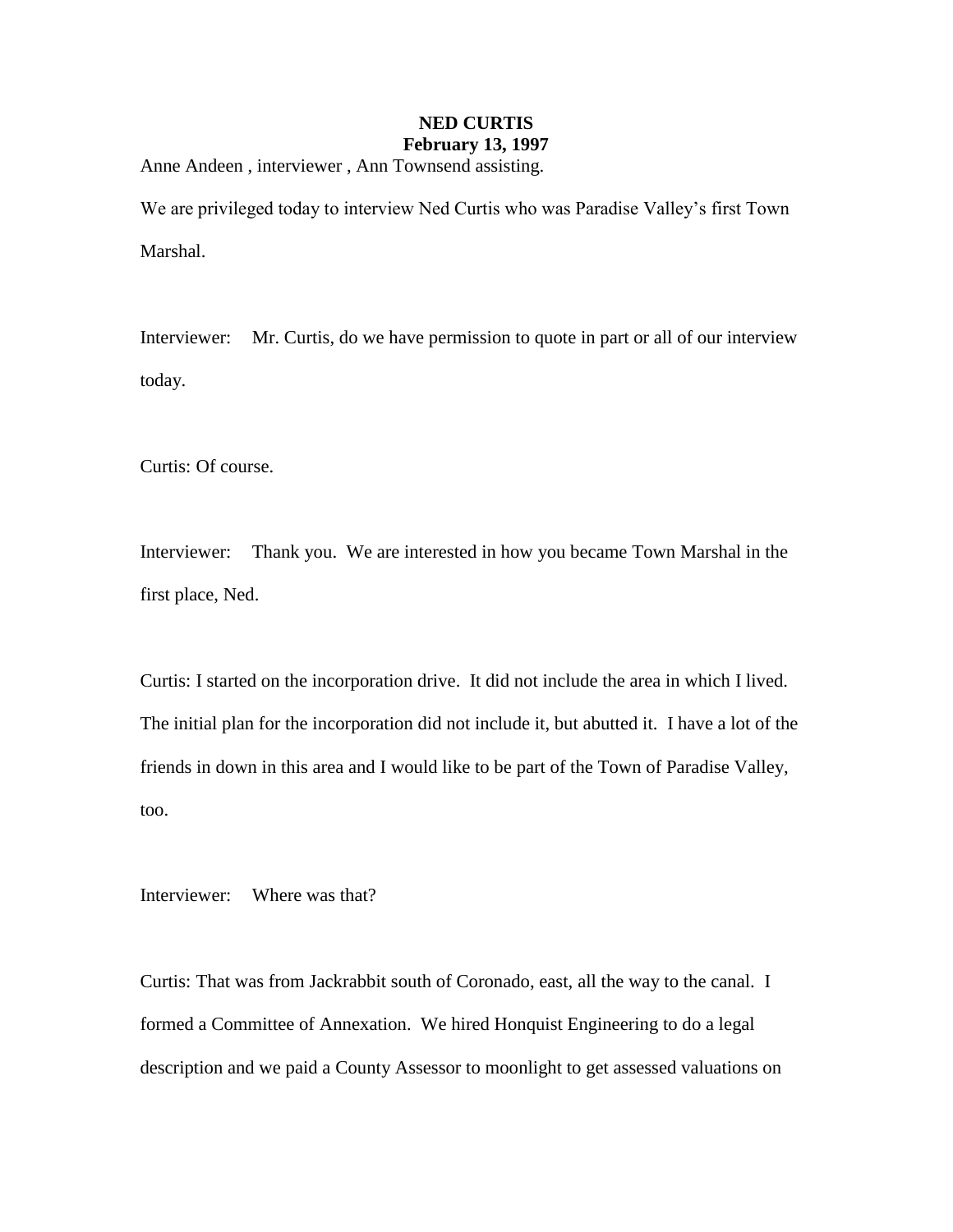each parcel. We sent out a letter to everybody. All that stuff sat on my desk until Jon Bonnell called me. The Supervisor's officer met the Town, was approved by the Supervisor. I called my Committee at three in the afternoon. By nine o'clock that night, we had 70% of the evaluations signed. I took this stuff to the first Town Council meeting, which was in the basement of Goldwater's store in Park Central in Phoenix. I read the annexation position, retrieved legal times, and they approved it. The next morning I was at the County Recorder's Office, before they opened, and I had him stamp it as soon as nine o'clock hit. So they made me Town Marshal.

Interviewer: What was the population of the area that was included in the Town? A couple of thousand people or less than that?

Curtis: I don't know. I wouldn't want to venture a guess.

Interviewer: How long did you serve as Town Marshal?

Curtis: I don't really know. Pat Downey would have been Mayor. He wanted some publicity for the Town. He knew John Conlan (a major league baseball umpire) who was a winter resident of the Town. He caught Jocko at a baseball game and said, "How would you like to be Town Marshal?" Jocko said, "Oh yeah, great. That's wonderful." Pat called me and said I wasn't Town Marshal anymore. I was upset said that there was a little bit of politics in there that I wouldn't want to stick his neck in it. I have never been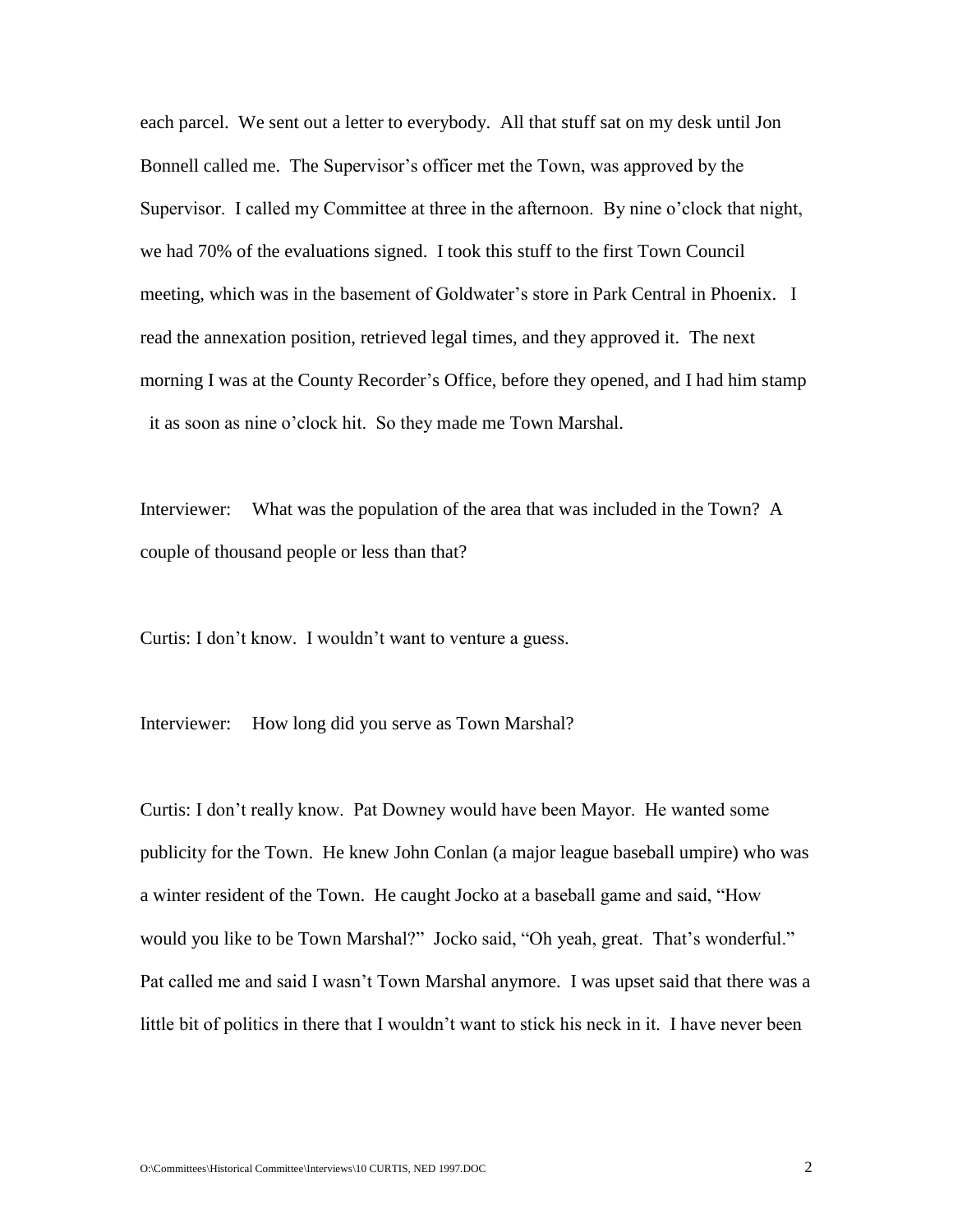notified that I was not Town Marshal. I don't even remember when Jocko came into the Town as Town Marshal.

Interviewer: How long did you reside in Paradise Valley after that?

Curtis: Until 1961.

Interviewer: The reason that you moved out of the Town?

Curtis: I had the lease on horse Stables and I wanted to live closer to there.

Interviewer: Were you interested in cars?

Curtis: I was interested in cars but I retired from racing in 1956. It was dangerous and the kids were growing.

Interviewer: Where did you live before you moved to Paradise Valley? What made you choose Arizona?

Curtis: Weston Massachusetts, just west of Boston. I had been here in 1947 and I liked it. Jane wanted to go anywhere but New England. We lived on 68th Street just south of Jackrabbit.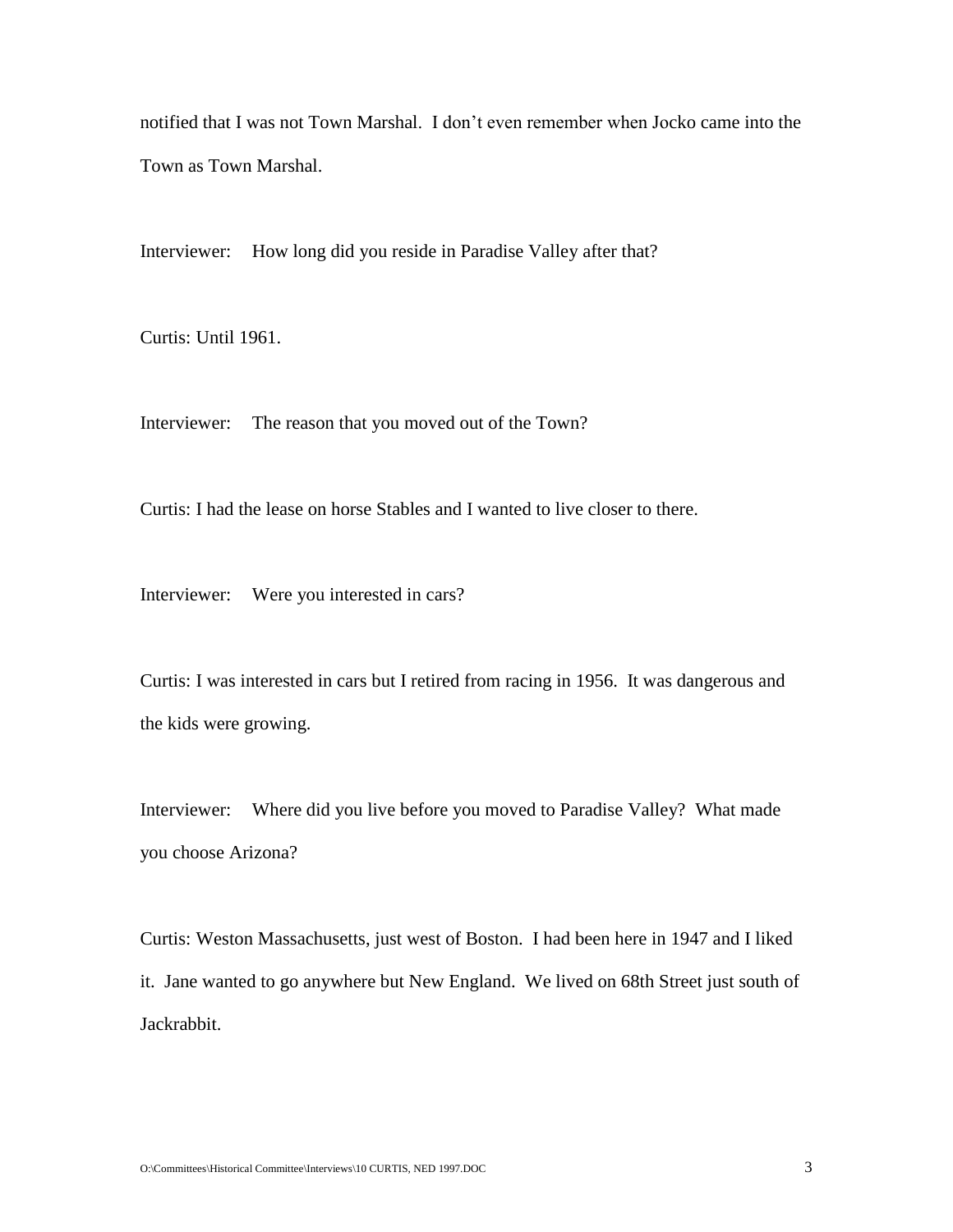Interviewer: That was probably the Town limit at that time.

Curtis: That house was built right after the War. In fact, I saw a picture in Casa Blanca Inn before they auctioned off some of the things in Casa Blanca, they had a photograph showing this house in its original condition and then they added to it. The road was dirt when I went there, but it was a nice place.

Interviewer: Have you kept up with what has been happening in the Town?

Curtis: Not too much. A very good friend of mine is on the Town Council.

Interviewer: Do you think it has changed much from when you first lived there. The friendliness, the sense of community that we have tried to establish.

Curtis: I don't really know because I don't know that many people there. I know John Amory very well.

Interviewer: Are there any events that happened in Paradise Valley while you were involved with it that were of particularly historical significance besides the incorporation.

Curtis: No.

Interviewer: Any anecdotes that might have gotten lost. Personalities of people.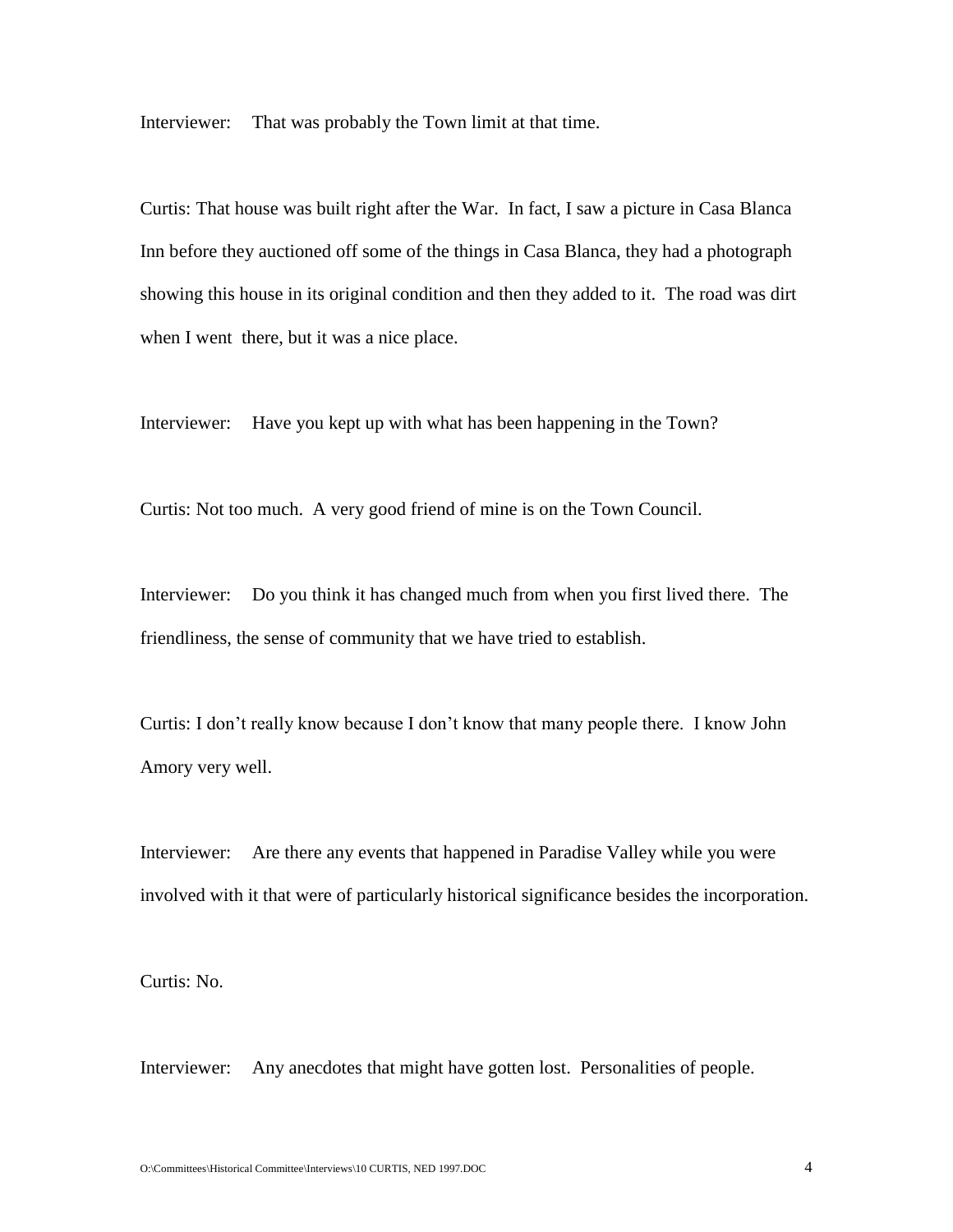Curtis: I decided that as Town Marshal, I should go in and meet the Sheriff because the CountySheriff's office was still doing the patrolling. (Who was that?) It was probably Cal Boyce. I was sworn in by Cal. I didn't meet him, I met his Chief Deputy. Helen Marston, Town Clerk wanted to go in with me. She wanted a badge or something. A deputy badge. I thought this is my duty to find out what's going on, what I should do and what they will do. I went in without her and she was very upset.

Interviewer: What was the arrangement that you agreed upon with him at that point in time?

Curtis: They were contracting to take care of everything like they did before with the Town. The law stated that the Town must have a Secretary, Board of Adjustment, and Town Marshal.

Interviewer: To begin as an official incorporated Town?

Curtis: Yes.

Interviewer: That's interesting that it had to have a Board of Adjustment. Ann Townsend is on the Board of Adjustment now. I was on the Board of Adjustment earlier.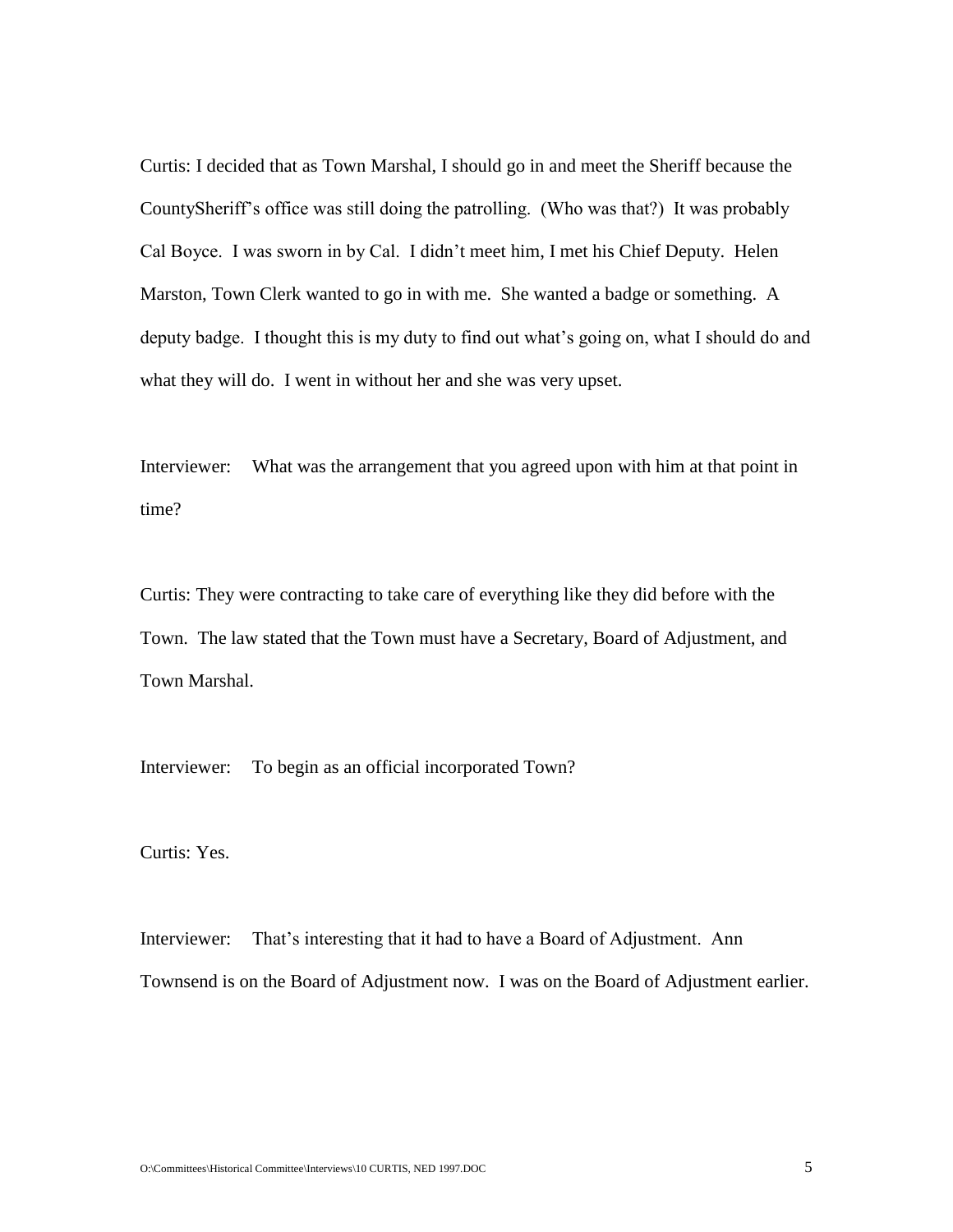Curtis: Alexander Raisin who lived on the southwest corner of Invergordon and McDonald.

Interviewer: It's not a name that is familiar to us. Is he still living do you know.

Curtis: No, he's not.

Interviewer: Did you know Carl Peachy?

Curtis: Very well.

Interviewer: I spoke with him. He lives in Covina, California, in a care home. I spoke with him over the phone. He is going to be 93 this summer and is still very bright and with it. He wants me to come to California to interview him. Could you tell me a little bit about Carl?

Curtis: Peachy was a real friend. He was an absolutely wonderful man. In fact, he was on my Annexation Committee.

Interviewer: I understand he was the Town's first Magistrate.

Curtis: That I didn't know.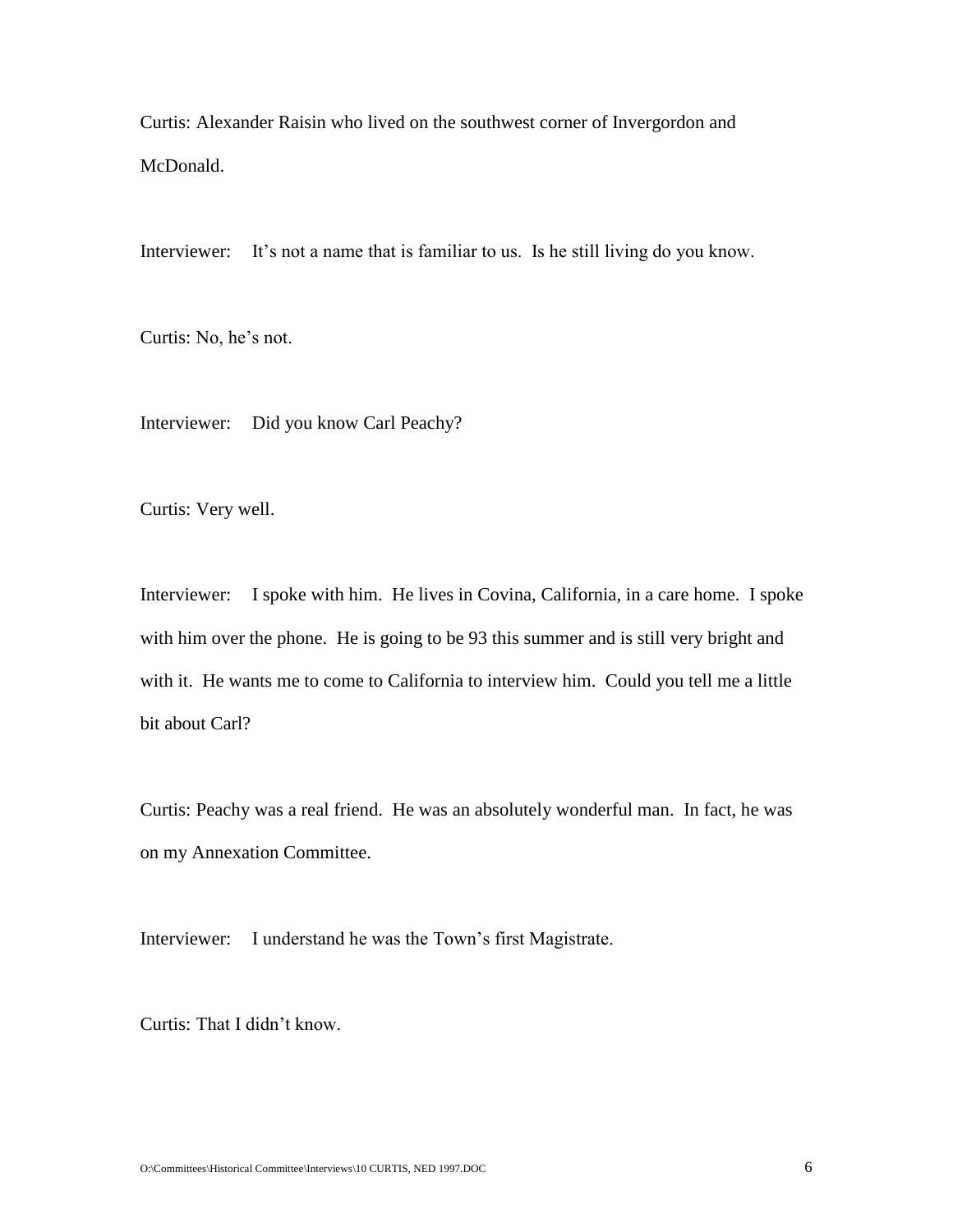Interviewer: What capacity did he serve when you knew him and you were working with the Town?

Curtis: His wife was the Secretary Treasurer of the Citizen's Committee for Annexation to Paradise Valley. I remember when they had their 50th wedding anniversary and that was years ago. He's 93.

Interviewer: He seems to be very healthy. I talked to his daughter-in-law. He is very well. He just can't move physically.

Curtis: Next time you talk to him, please give him my regards. I really enjoyed him, he was just one of those good people. Still is.

Interviewer: I will, I will. In our interview with Les Naumann and yourself, we're finding all of you guys were good people and had a focus unlike what it exists today as far as people working and cooperating together for a common goal. They really didn't mind sacrificing their time and energy in order to reach the goals– one house per acre and no commercial. We thank you for it.

Curtis: That was what the whole thing was about. When I lived in Weston, Mass., they established one or one and one-half acre per house in 1928. Nobody ever broke it. Until I left there, I left in '59. That was one of the reasons Weston was a neat place to live. Before I lived there, I didn't know zoning from anything. But I learned from that that it is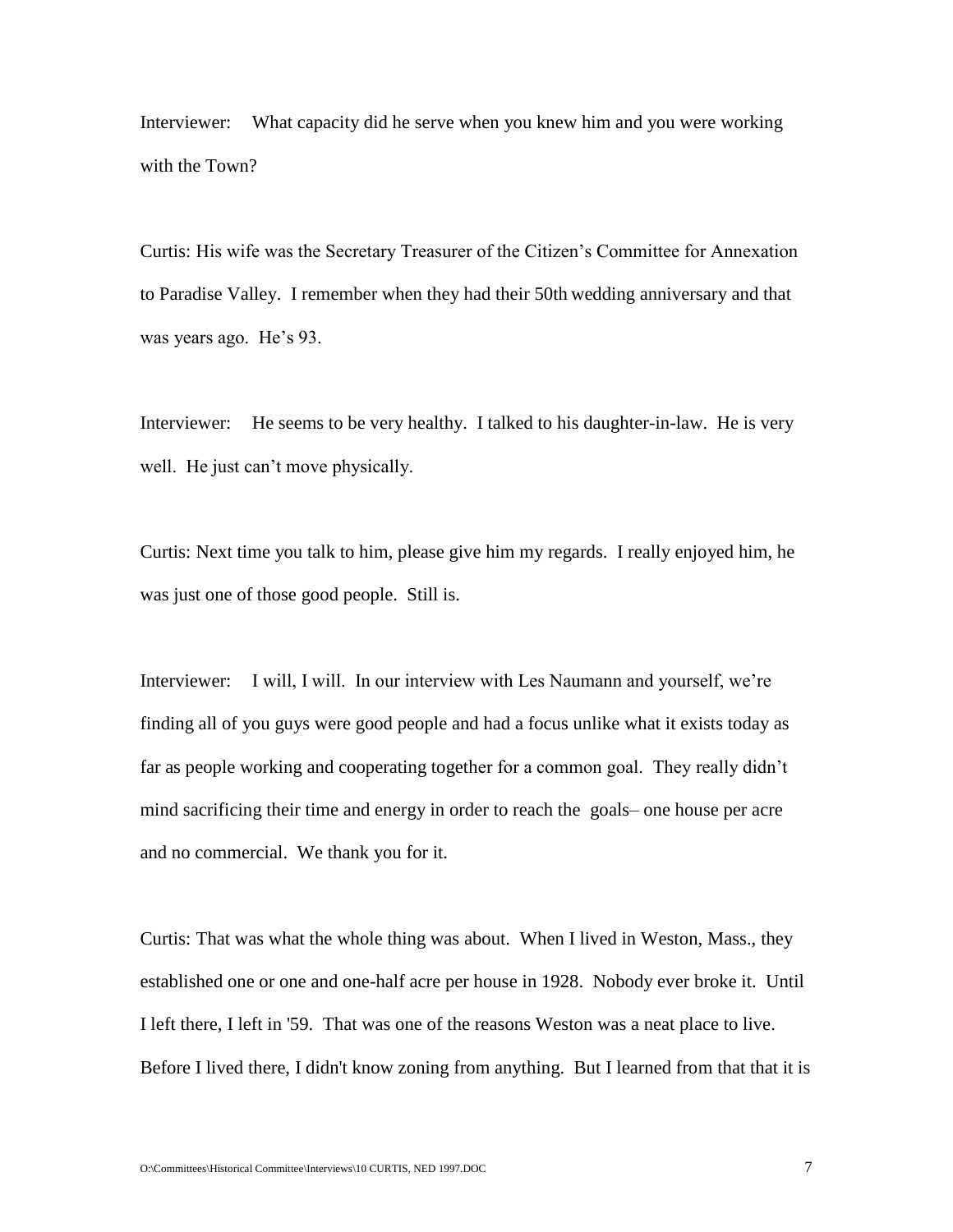very important. I used to go in and fight zoning cases when I was on the Paradise Valley Improvement Board. I'll tell you how that all started. We hadn't been out here more than three or four months. We were having dinner, this is at 5205 North 68th Place. A man who owned 20 acres north of us, which would be the southeast corner of Jackrabbit and 68th, wanted me to sign a petition for dropping the zoning to half acre. I said, "No, I'm sorry, I'm not interested." I called Don Russe, who was a state legislator, and asked, "What do I do? I want to fight this thing." He said, "Call Pat Downey, he is in charge of your area." I called Pat Downey and he said call Dorothy Patterson. You remember her?

Interviewer: Yes, as a matter of fact, we're trying to interview her.

Curtis: Is she still living still? Bless her.

Interviewer: Yes, she is 93 or 94.

Curtis: What a scraper she is. She told me how to do it. I got some of the other people around there and, with Pat Downey's help because he was on the PVIA Board, we went in and we won. That's why they put me on the Board of PVIA.

Interviewer: Who else was on that Board, do you remember? Pat Downey, Henry Sturgess, Dorothy Patterson.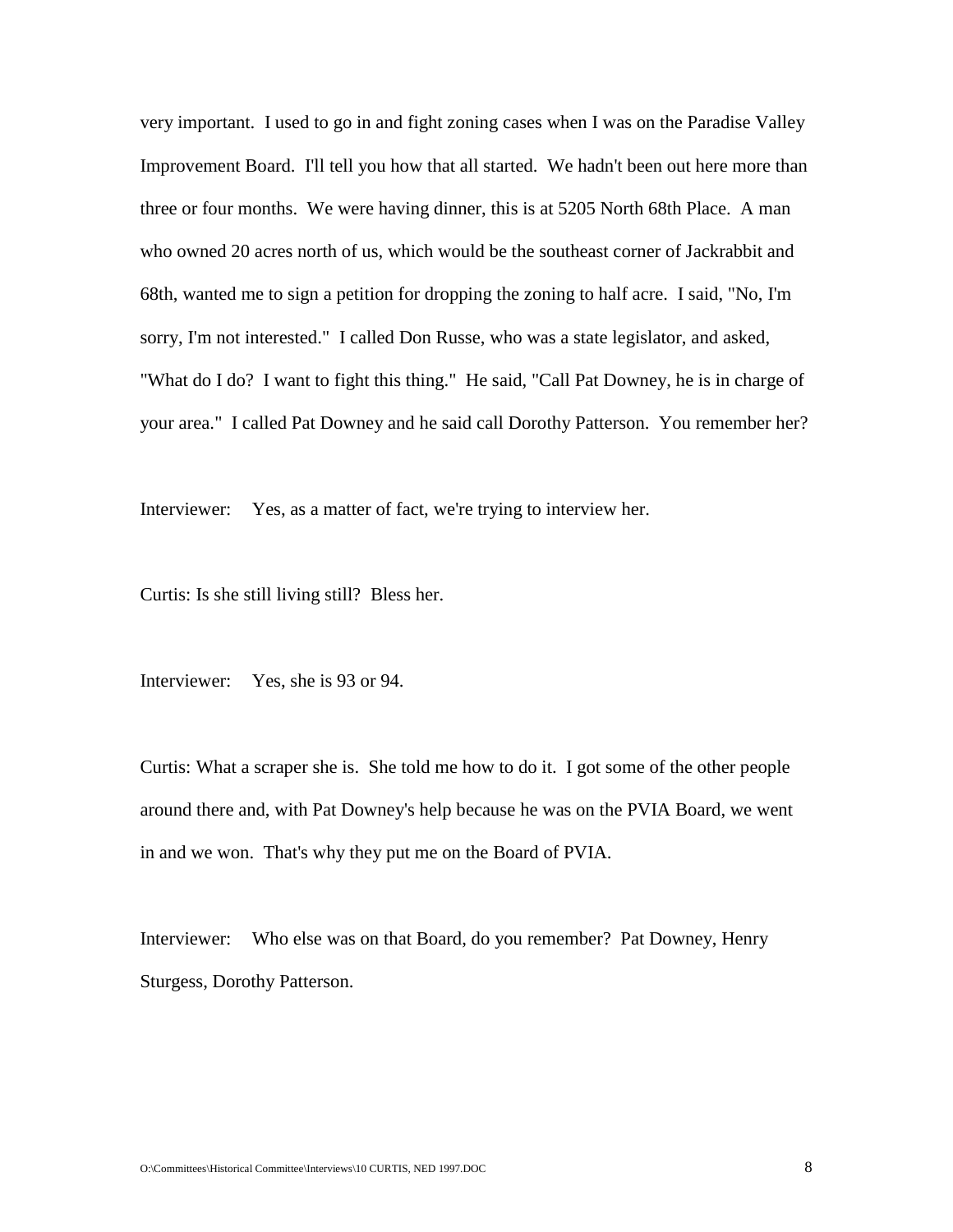Curtis: Yes. I remember we had a young attorney who represented us. (John Madden?) No, it would have been Rehnquist. In later cases, Bill would go into County with me and we never lost a case.

Interviewer: I know William Rehnquist was the Town Attorney for about four years. It was after the incorporation, in the early '60's. But he helped you.

Curtis: Yes, and Phil Messinger was one of the attorneys on the Incorporation Committee. He and John Madden were both on the Committee. Philip is now living in \_\_\_\_. (Phil Messinger, that's not mortuary?) No, that's his brother.

Interviewer: Do you remember a Raymond O. Mitchell? While he was on the County, he was head of P&Z and lived in the Paradise Valley area, and came back to the Paradise Valley Improvement Board and said, "If we want to keep one house per acre, we'd better incorporate." He is the one that got the ball rolling and was nicknamed "Mr. Paradise Valley." I wonder if you remember him.

Curtis: There was a Ray Mitchell. Yes, Ray and Ann Mitchell. They lived on the northeast corner of \_\_\_\_\_ Drive, and I'm not sure which one. Bob Maytag also lived on the west side of Invergordon, just north of Jackrabbit. I wasn't Town Marshal, that was before the Town was incorporated.

Interviewer: Were you called out on any calls during your term of office?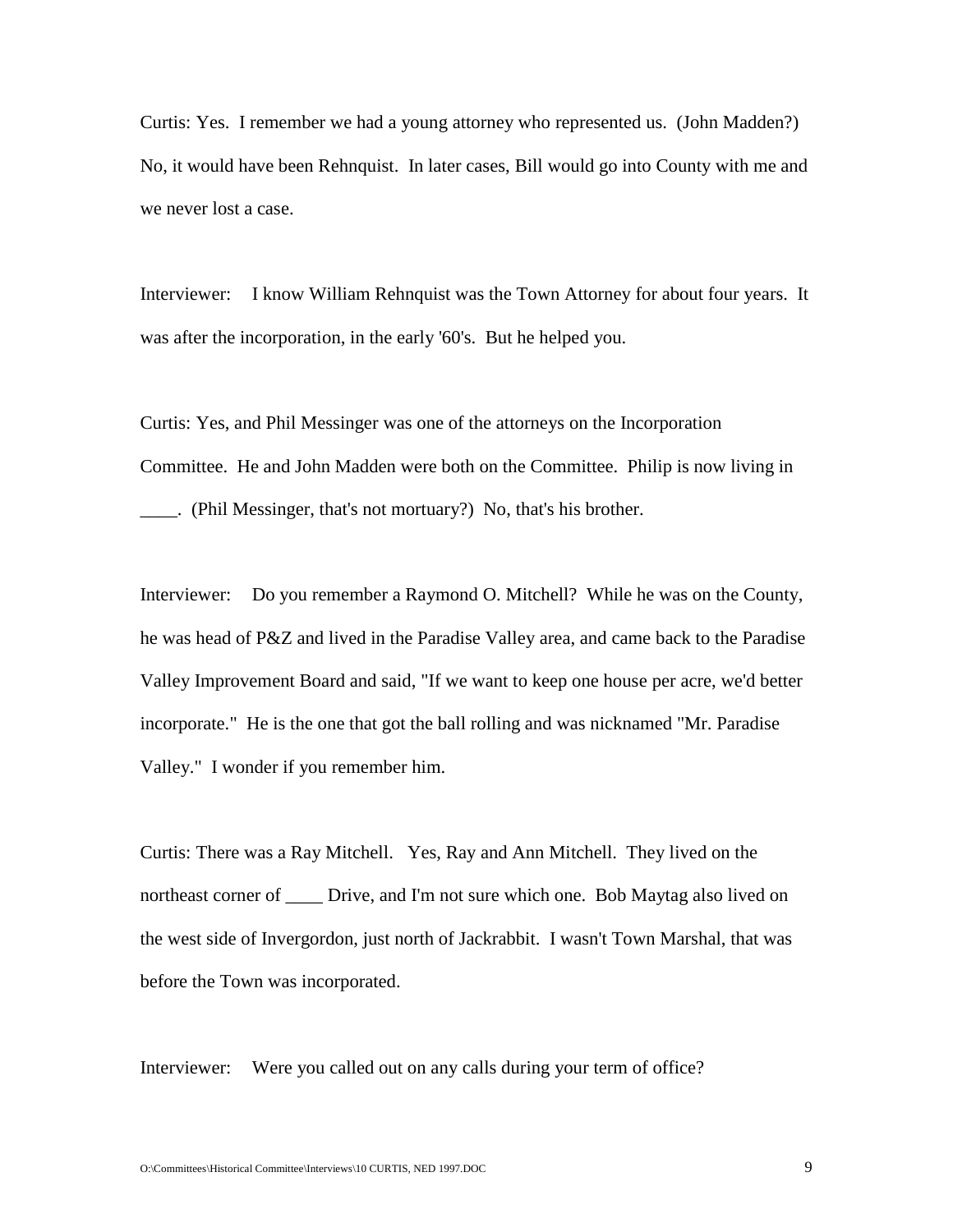Curtis: No. I asked Pat Downey about that and he said, "I don't want you to do a damn thing. It is just a legal requirement. The Sheriff's office is taking care of everything." Just as well, because what am I going to do. I had no police training and renting the car. I used to drive around the south side of Mummy Mountain, and if I had seen something, what could I do. Go to a house and introduce myself and say let me use your phone.

Interviewer: Is Ray Mitchell still living?

Curtis: I don't think so. He was an attorney and stayed in the background on these things. When I gave credit to him, I meant he was our man in the background. He didn't make a lot of noise, he was in the background leading us in the right direction.

Interviewer: We are very grateful to him. We're trying to find out if anyone knows if he is still living because we would love to interview him. He was the one that really started it by guiding people. Of the people that we have interviewed so far, you are the first one who even remembers him. Les Naumann, who became the Town Marshal after you, didn't remember him.

Curtis: Jocko Conlan was after me. I'll be glad to copy any material that you would like to take with you. Here is the Citizens Committee for Incorporation and the original Paradise Valley, Arizona.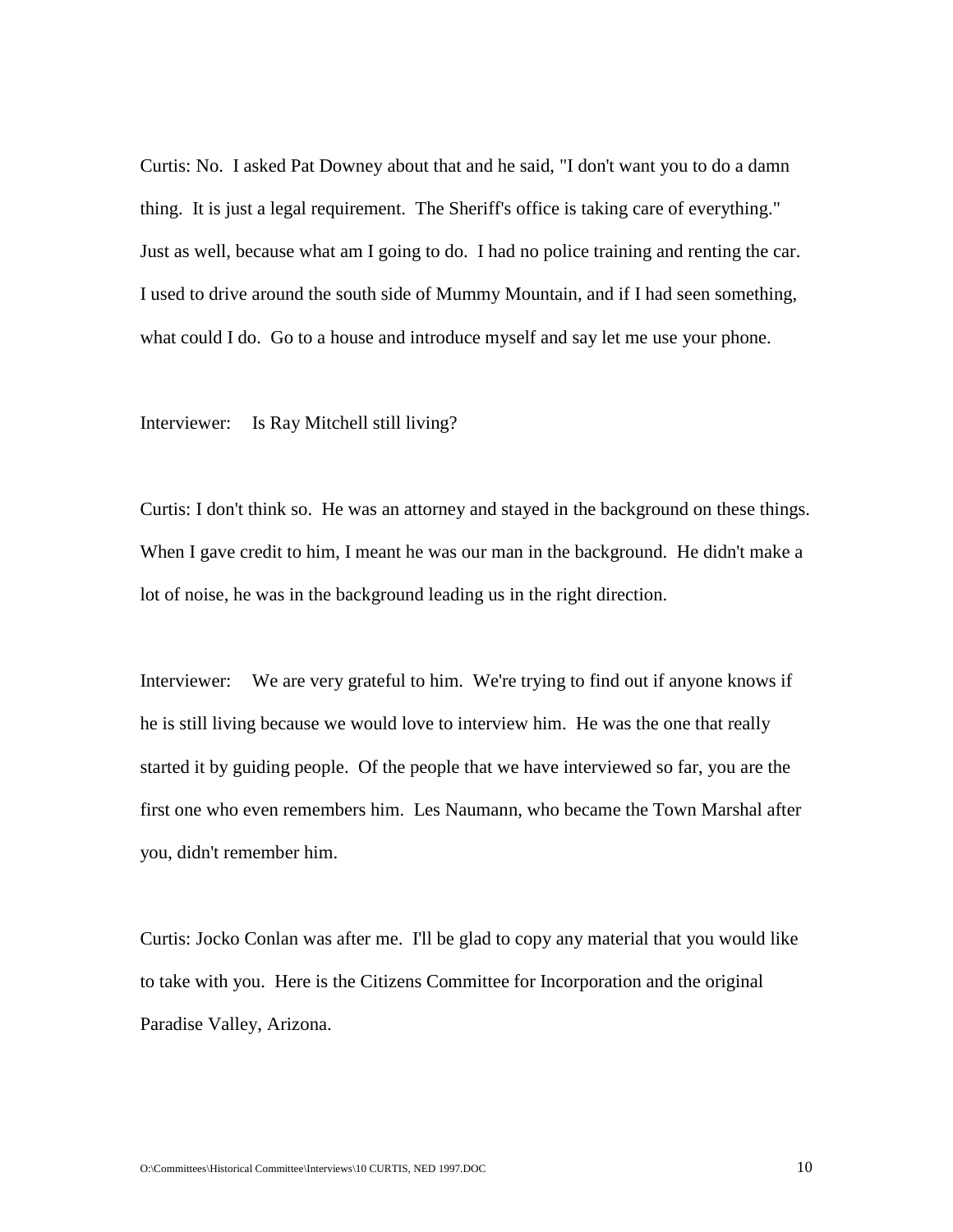Interviewer: There are some incorporation papers that I have seen in the history book. None look like this.

Curtis: That is Pat Downey's home address.

Interviewer: If we can have a copy of it, we would appreciate it.

Curtis: Yes. There is one other funny thing if I may go back. When the Town accepted our annexation, a guy named Robert J. McNutt was the Town Manager of Scottsdale. This is the letter he wrote to Pat Downey on March 9. Scottsdale was being very friendly and very cooperative. They would do city services and stuff. Now remember my annexation crossed Scottsdale Road and went all the way to the canal. The last paragraph says, "We must insist that Scottsdale Road remain a part of our Town to permit our growth to the north and east. We are certain that mutual discussion of future expansions will result in equity for both communities." When he found out that we annexed the next day and he saw a map of it, the *Scottsdale Progress* headline was "Paradise Annexes, McNutt Furious" and he was after my scalp. His dad died in Detroit and he went back there. The Town fired him. He didn't think that Scottsdale could continue to annex north unless they could go up the road. That just doesn't make sense. As long as it is continuous, it could be one side of the canal or the other. They're right up at Carefree now.

Interviewer: That's right, the Terravitas. Are you still riding?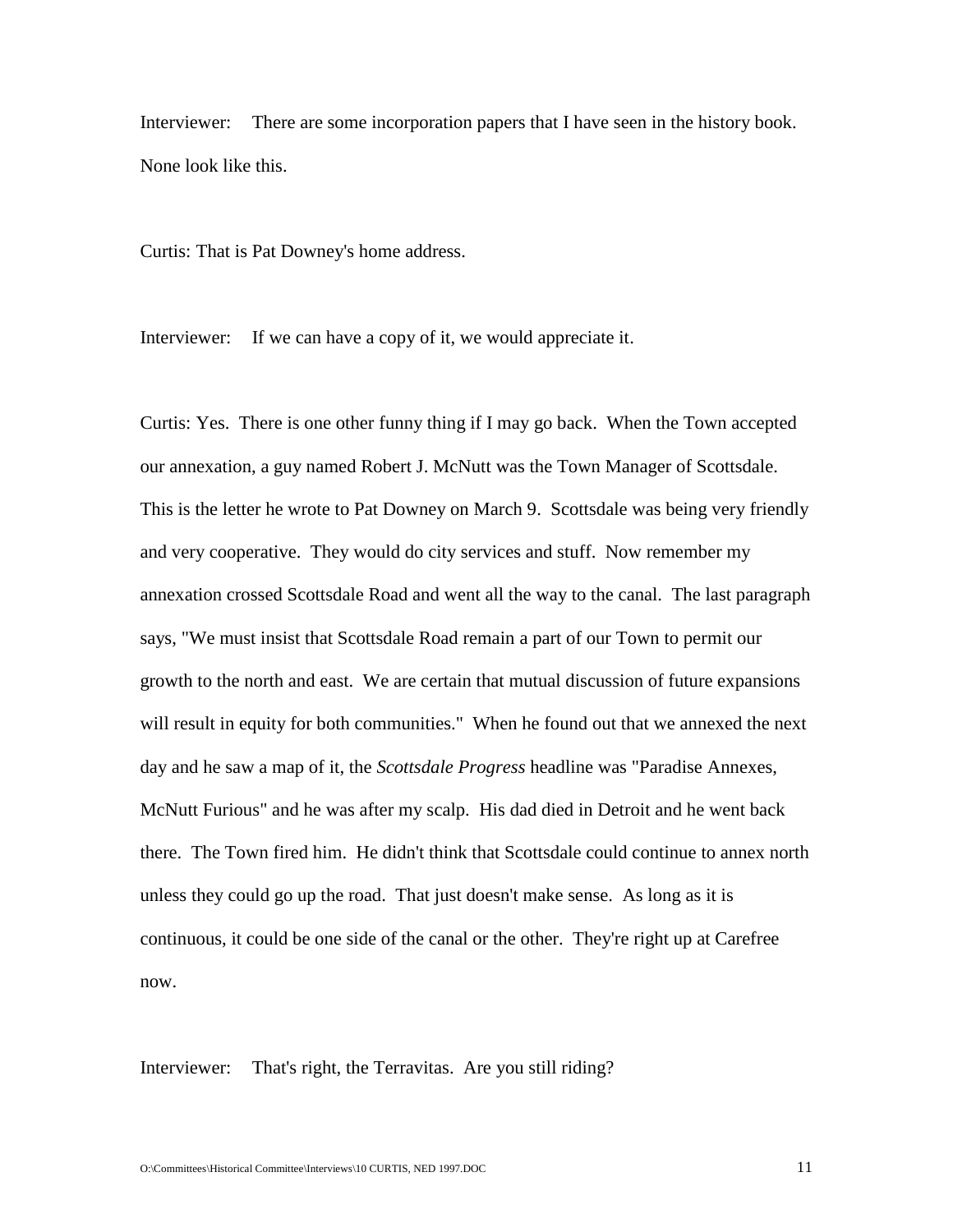Curtis: Now I can't because I have a bladder infection. I go into surgery on Monday. My urologist said not to ride anymore.

Interviewer: I'll give you a call in a couple of months.

Curtis: Marsha Evans rides. I find new things all the time. I love it up here.

Interviewer: I was looking for Dorothy Patterson's name. I don't see it on this one.

Curtis: Dorothy was seated on the PVIA Board number 10.

Interviewer: There were two boards then. One for incorporation and the other was the PVIA Board.

Curtis: Yes, it started years before the Town incorporated. They were the zoning before we were incorporated.

Interviewer: I understand that Ray Mitchell worked 11 years and so this "A" Board before the May of 1961 incorporation. After that, there was about 10 years of litigation which was just Scottsdale. It may have been Phoenix, too. They were countering and it went all the way up to the State Supreme Court before Paradise Valley could finally get over this and say, "Yes, we are a legal Town," and the State Supreme Court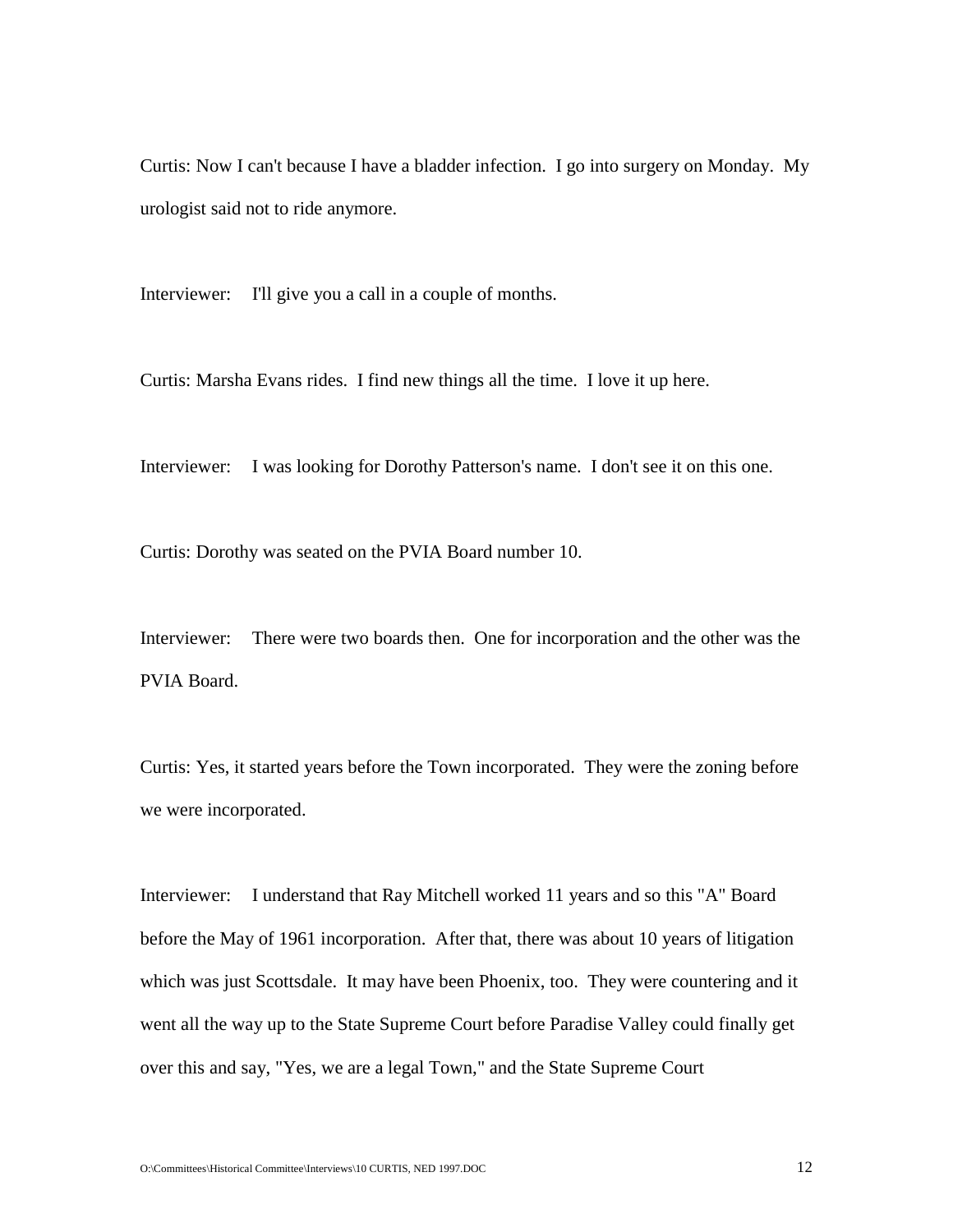acknowledged that they are. That's when Scottsdale and Phoenix finally gave up and let us be.

Interviewer: You knew my Uncle Charlie Mieg? (Anne Andeen's uncle)

Curtis: He's your uncle? He's one of those people you never saw him without a pipe in his mouth. He was the Chairman. Jim Palace was his partner. Charlie was very talkative and Jim was very, very quiet.

Interviewer: Do you know if any of these people are still living. My uncle is passed on. I know Phil vonAmmon and Vic Swanson are still living.

Curtis: Philip was the MC at the 25th. He said, "We'll see you in 25 years."

Interviewer: Do you know if any of the people that are on there are still living?

Curtis: Tom Barrett, the Barrett-Jackson automobile auction. Thomas W. Barrett III. Henry Sturgess died. Katie Sturgess was at the 25th. Henry was a great person. He was president of the Erie Railroad and had the most beautiful eyelashes. Better than John L. Lewis. Charlie Nichol died. At the time of the 25th, people said Pat Downey was not living, but it turned up that he was still alive. Joe Clifford died. Patty Clifford was at the 25th. Mrs. Evans, I don't remember her first name, had a high pitch voice.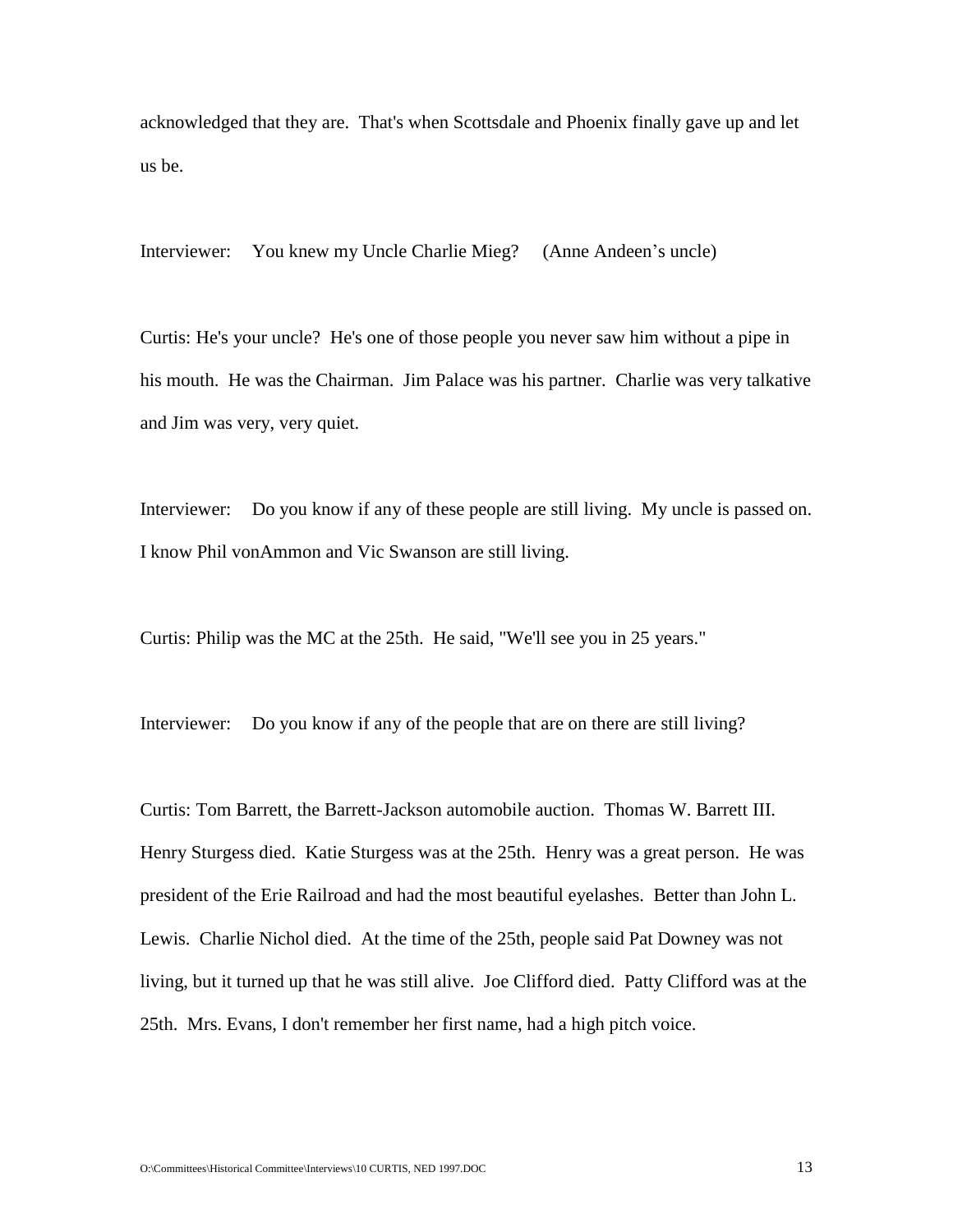Interviewer: Was she the wife or daughter of Robert Evans?

Curtis: No. McGuire, I don't know. He was a real estate guy. I'm glad to know she's still living. Will you please giver her my best regards. She is such a wonderful person.

Interviewer: Let's get back to these people on the Incorporation Board.

Curtis: Patty Clifford was the Secretary. She was living in a condo on McDonald Drive, during the 25th, that's where I met her. She, Avis Read and I were there. Ian came to the 25th.

Interviewer: He worked for Sperry and worked for my husband.

Curtis: Bailey, I didn't know. Don Reiss was the one who used to live in my house. W\_\_\_ died. (His wife, Bettina, is still living. She's way up in years) She had a hearing loss. Harry Wilder, I don't know. Phil Messinger is still living. I'm sure John Madden was done in (by his wife, Becky). Ann somebody who was a movie actress lived here on Camelback Road. She was involved in the A to Z Horse Show. (Ann Harris) She took the Madden child when Becky was in Florence.

Interviewer: Have you heard whatever happened to her?

Curtis: No, I have often wondered. (Ann Harris?) No, Becky Madden.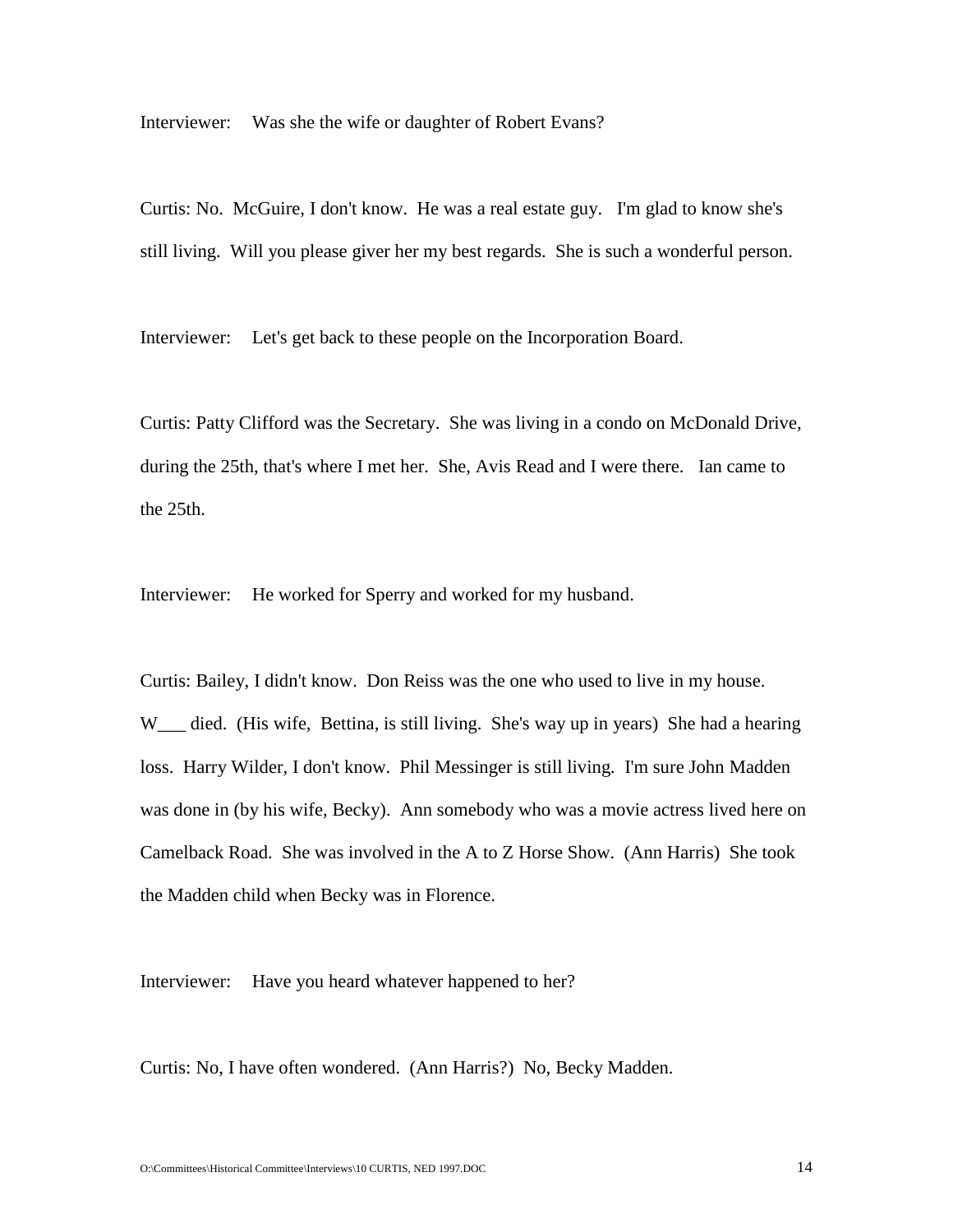Interviewer: She had to spend 12 to 14 years, so she's out by now, by 1980. I wondered what happened to their only son, Michael. Ann Harris took over and finished raising him. He was ten when the murder happened, and four years later when his mother went to jail, he was 14.

Curtis: Yes, Ann Harris took over.

Interviewer: Ann Harris came back to the valley and opened that Harris Restaurant on Camelback. (That's right.)

Curtis: Ann Lee Harris. This is a description of PVIA. You may have that. (hands a paper to interviewers)

Interviewer: I know we don't have this because I've been through the first set of books three times. Thank you.

Curtis: Do you want this copied? (Yes, please.)

Interviewer: When the history began in 1961, there are newspaper articles and there are documents, but there is nothing prior to it. In other words, what led up to it. It just has newspaper articles talking about what they've done.